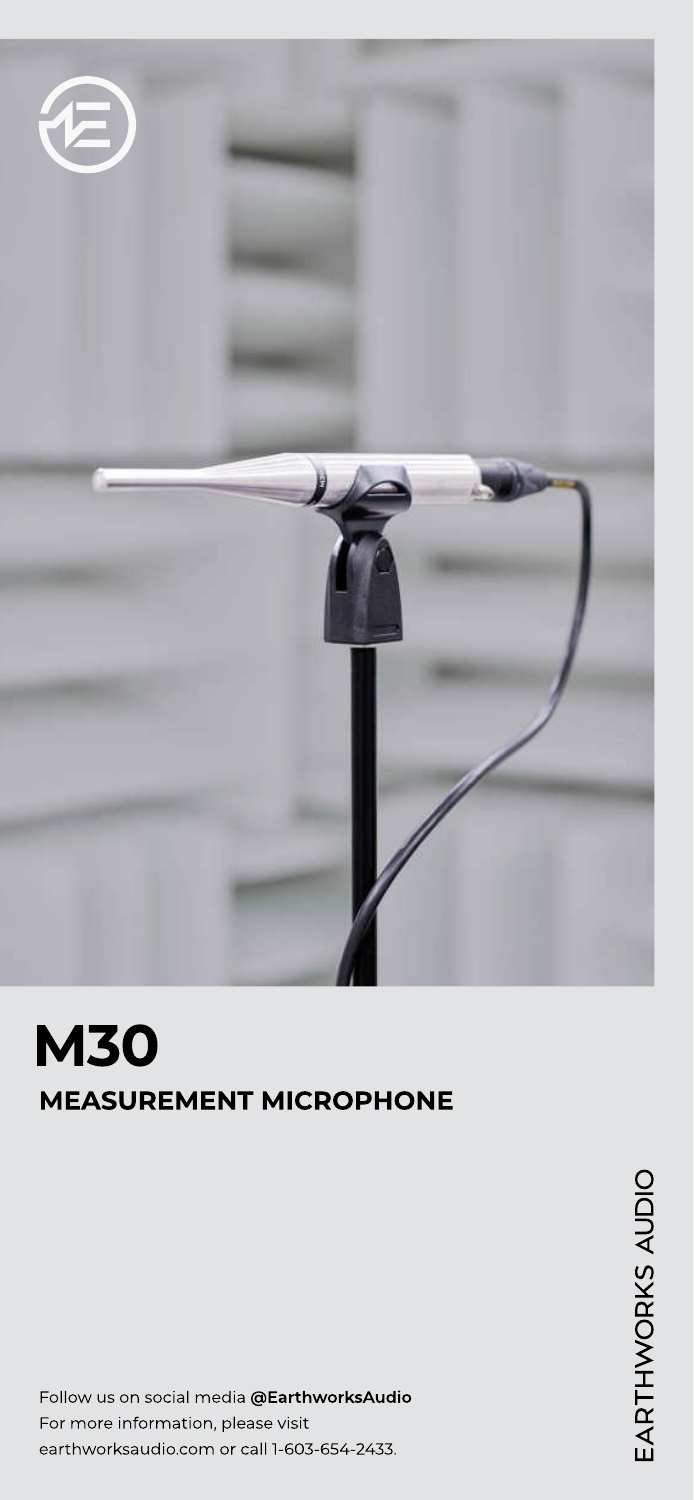

# Thank you for purchasing the Earthworks M30 Measurement Microphone

#### YOUR PURCHASE INCLUDES

- 1 Earthworks M30
- 1 Microphone Clip
- 1 Calibration Adapter
- 1 Calibration Chart
- 1 Frequency Response Data Sheet (Available Upon
- Registering Your M30)

# GETTING STARTED

The M30 is a condenser microphone with active electronics. This means:

- Its output level will be naturally higher than many of the dynamic microphones that it may be replacing. It is not uncommon to need to reduce gain if you were previously using a dynamic microphone.
- ` You will need to engage phantom power on your interface or preamp. Pro Tip: It's always a good idea to plug in a condenser microphone while phantom power is off and the channel is muted. After engaging phantom power, give the microphone a short time to settle before unmuting.

### PROPER MAINTENANCE

To guarantee your microphone provides years of performance, follow these guidelines:

Never attempt to disassemble the microphone - it cannot be opened.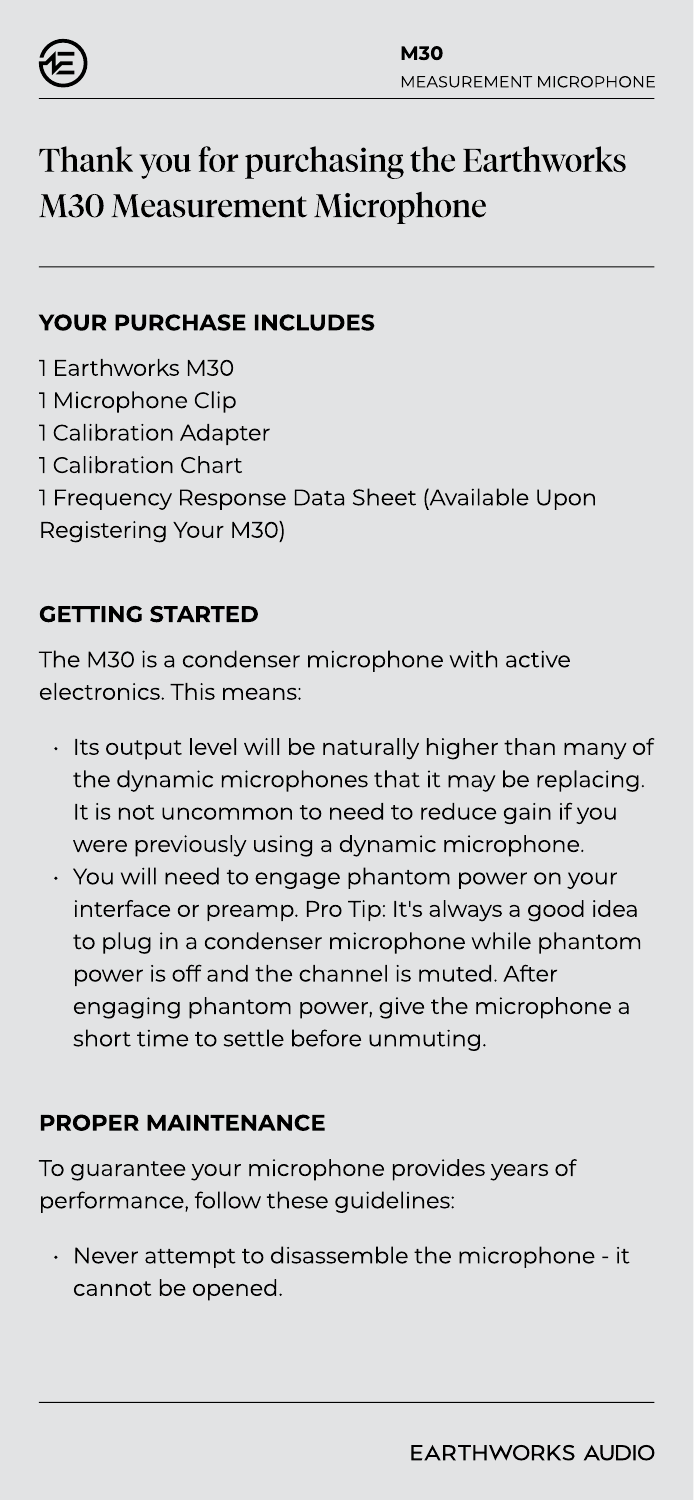

- $\cdot$  Avoid extreme heat and condensing humidity. Allow the microphone to warm up when bringing it in from the cold.
- ) Rough handling may damage the microphone even if no markings are visible.
- $\cdot$  When not in use, keep the microphone in its case.

# IMPORTANT NOTICES

The small tip on many of our microphones allows them to capture the highest frequencies of your sound. Please be gentle and considerate when handling the microphones with these tips. (Microphones such as the SR314 and SR40V shield the tip within their capsule, and are thus more durable.)

The M30 meets or exceeds ANSI Type 1 requirements.

The microphone is calibrated at the factory at 1 kHz (independent of any frequency weighting).

Earthworks recommends re-calibration every five (5) years.

# TROUBLESHOOTING

If you encounter issues while using your Earthworks Audio microphone, please make sure that

- ) Your microphone is connected to an active power supply.
- ) Phantom power is being supplied to the microphone.
- ) Your microphone and XLR cable are well connected.
- $\cdot$  The microphone is positioned at an appropriate distance from the sound source.
- $\cdot$  External noise in your recording environment is kept to a minimum.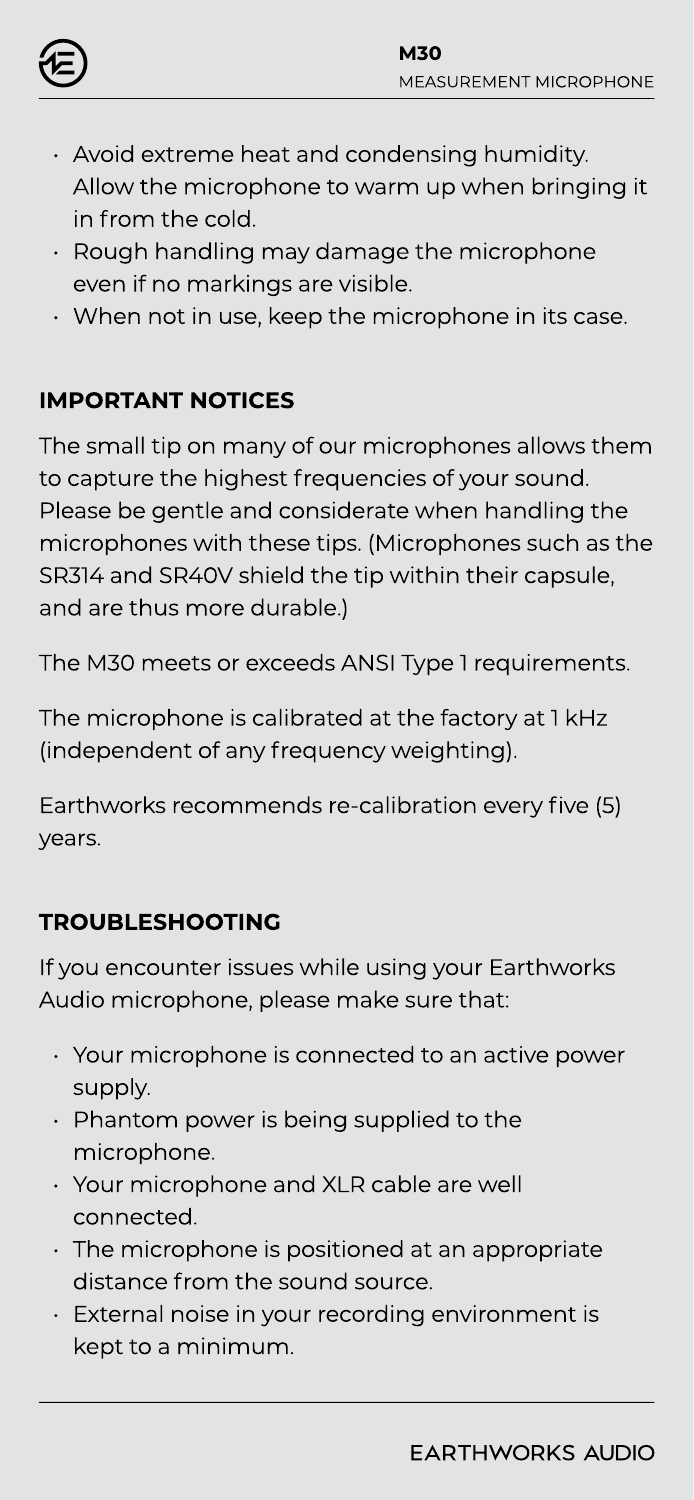

Your recording space is at room temperature and free of dust.

If your issue persists after checking, please contact us via our website.

#### SPECIFICATIONS

Frequency Response 3Hz to 30kHz

Polar Pattern **Omnidirectional** 

**Sensitivity** 34mV/Pa (Typical)

# Power Requirements

24-48V Phantom, 10mA

Peak Acoustic Input 140dB SPL

#### **Output**

XLR-3





Output Impedance 600Ω, balanced between pins 2 & 3

Noise 20dB SPL (A weighted)

#### **Dimensions** 9 x .860 in. (229 x 22 mm)

Weight .5lb (225g)